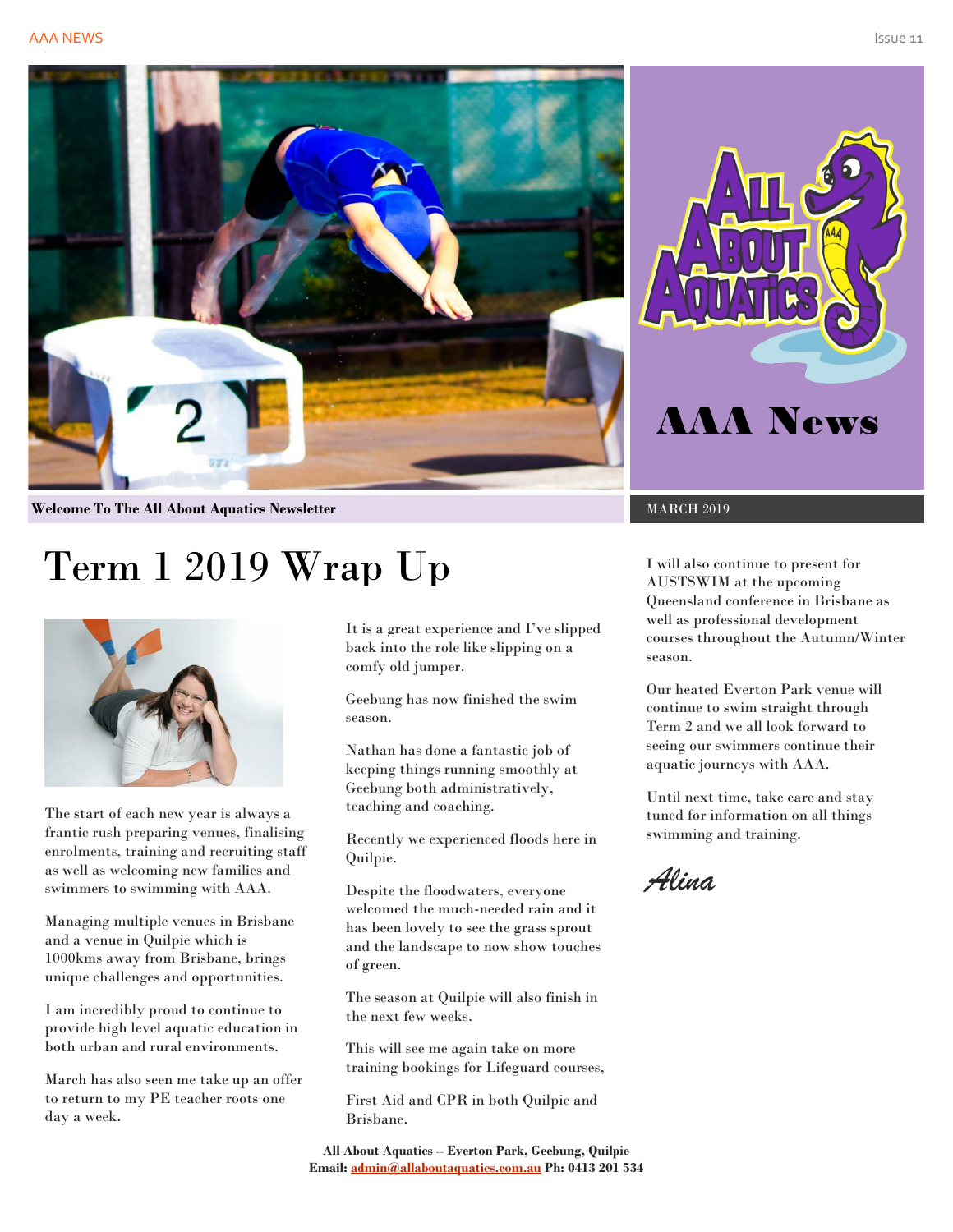#### **Brisbane and Quilpie News**

AAA are pleased to have so many new swimmers and families join our AAA tribe in Term one.

We were also excited to welcome back many long-term swimmers and families.

As well as our regular classes and squad sessions, March was a busy time at all AAA venues.

Quilpie screened The Croods on the 23rd of March at their regular movie and swim night.



On the 30th of March our coach Sharon hosted Oncore Academy at our Everton Park venue for a swimming clinic.



The clinic gave our AAA squad swimmers the opportunity to try some different drills and techniques as well as trial some unique swimming equipment lead by Australian Olympian Jessicah Shipper.







Keep your eye on our social media pages for upcoming events and offers throughout Term 2.

### **Brisbane Easter Holidays and Term 2 Bookings**



Easter school holidays are upon us and we will be in Term 2 before you know it. With above average Autumn temperatures in Brisbane and a heated pool at Everton Park, Autumn is the perfect time to keep swimming.

You can also add additional lessons or squad sessions dependent upon your Term 2 schedule. Summer swim readiness and PB's are built over Autumn and Winter.

Geebung swimmers are welcome to transfer to our heated Everton Park venue over Term 2 and continue with their swim progress.

For more information on the above options and to book your spot give us a call or email:

#### **Brisbane:**

Ph: 0413 201 534 Email: [evertonpark@allaboutaquatics.com.au](mailto:evertonpark@allaboutaquatics.com.au)

#### **Follow AAA on Social Media**



Our Facebook pages:

**All About Aquatics – Brisbane All About Aquatics – Quilpie**



Find us on Instagram at:

**@allaboutaquatics or, @aaaquilpie**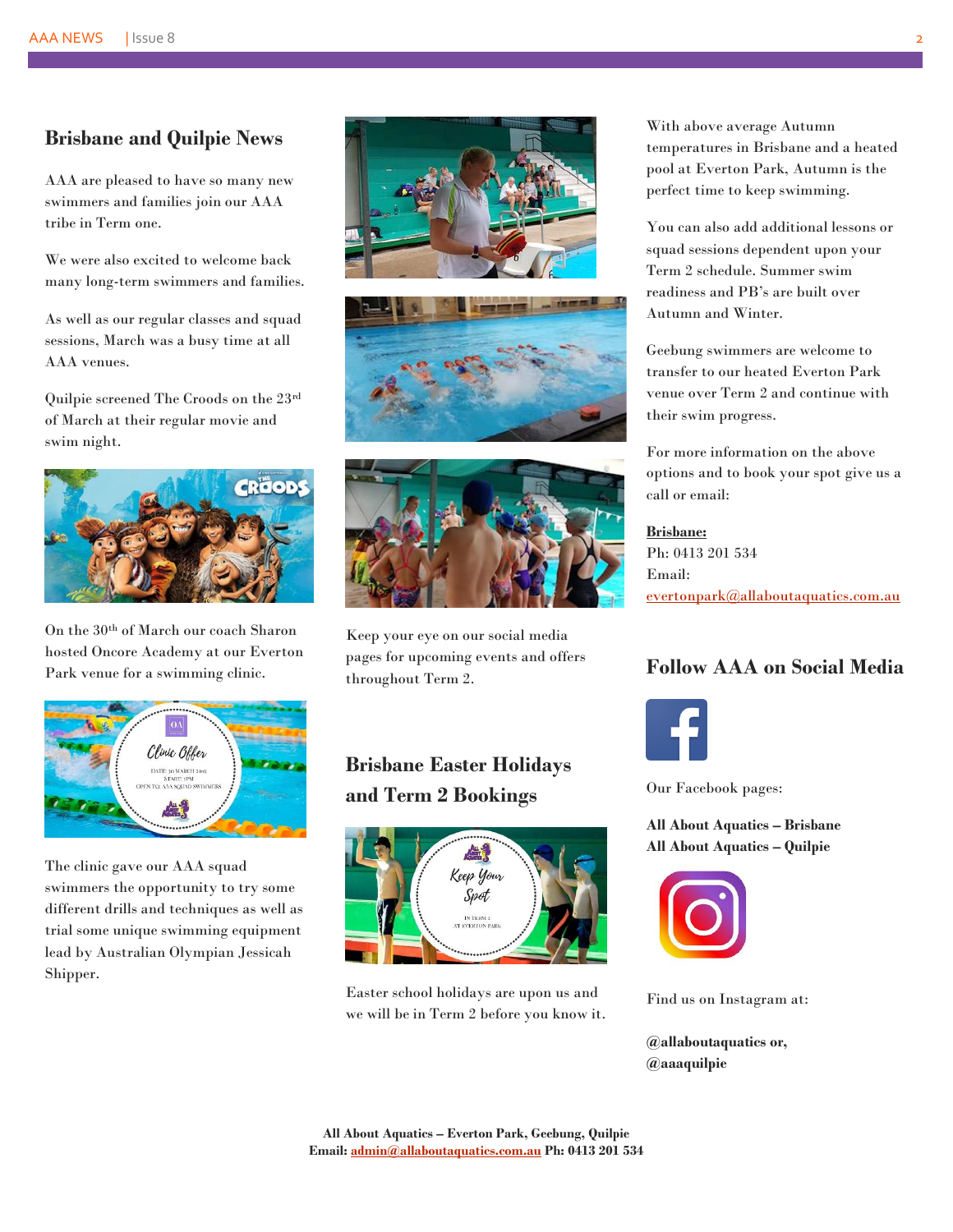## **Aced it Awards**

Term 1 many AAA swimmers 'Aced' their swimming.

Here is a gallery of our latest Aced it awardees.

#### *Quilpie Swimmers*



Alexis McConnell



Ella Rose Walsh



Mark Cipone



Riley Barenes

# *Brisbane Swimmers*



Emmett



Michael McKenzie



Ben Field



Shyla Vincent



Ailie Linnett